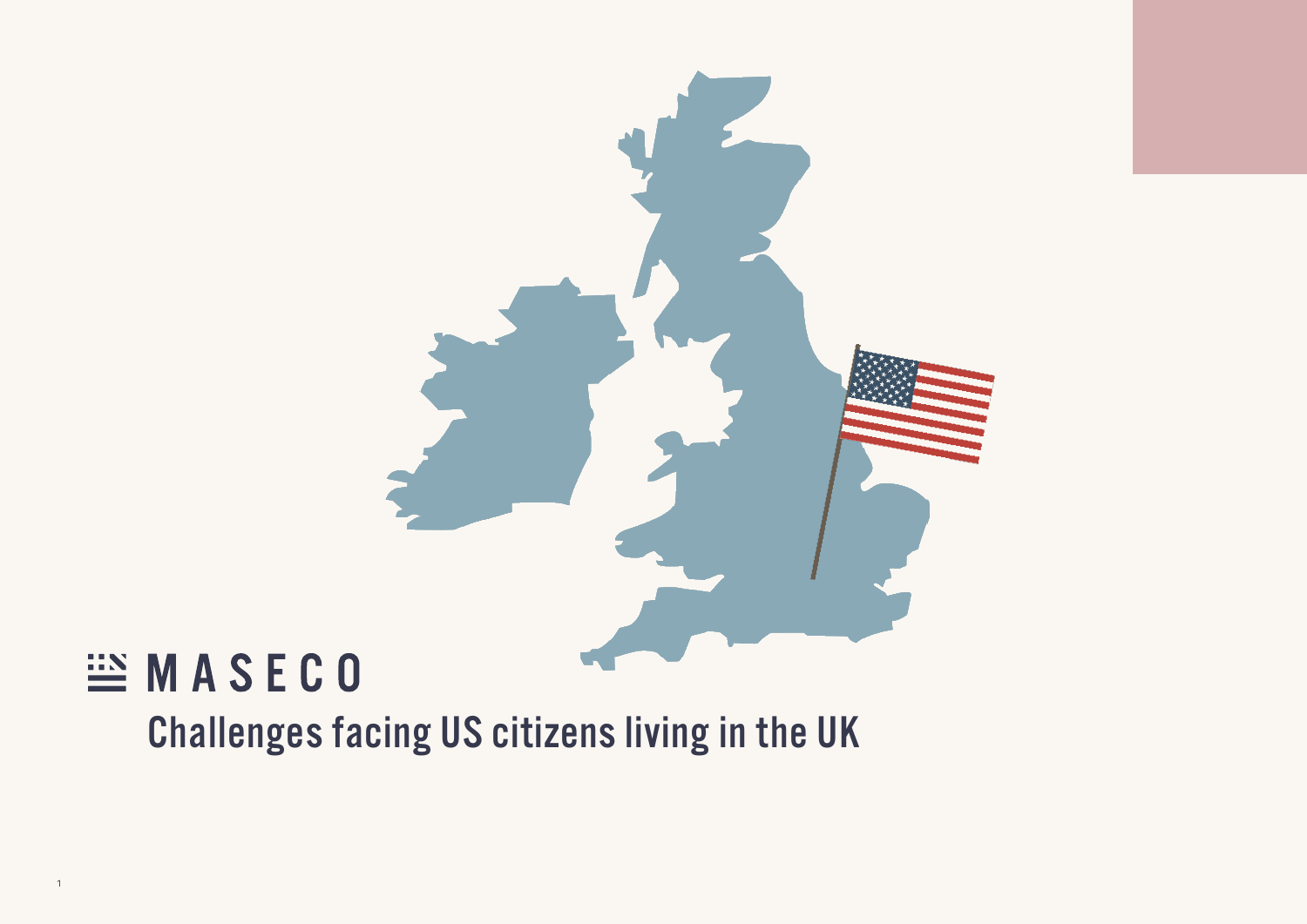## **EX MASECO**



### Challenges facing US citizens living in the UK

High net worth US citizens living in the UK face a number of complex challenges when it comes to allocating and investing their assets, from IRS and HMRC dual reporting requirements to conflicting tax considerations.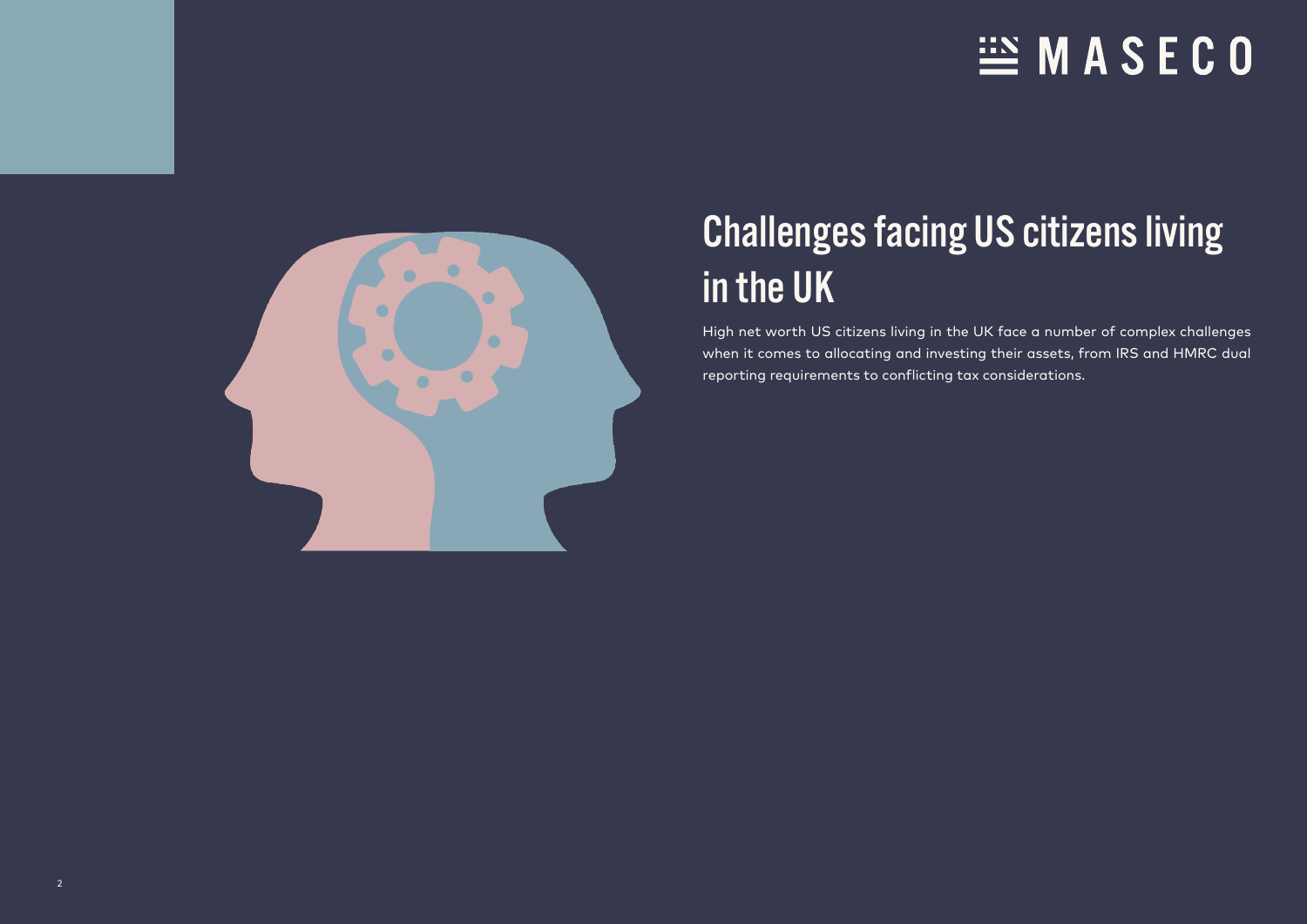### $\stackrel{.}{=}\mathbb{M}$  A S E C O

### Rules and Regulations

#### **Reporting obligations to the IRS and HMRC:**

- The US taxes the worldwide income and capital gains of all US citizens regardless of where in the world they live.
- The US Bank Secrecy Act states that every US citizen, Green Card holder or resident must file a report of Foreign Bank and Financial Accounts (FBAR) if they have a financial interest in (or signatory authority over) foreign accounts worth \$10,000 or more during any one tax year. This includes US beneficiaries of foreign trusts.
- The passing of the Hiring Incentives to Restore Employment (HIRE) Act in the US and its Foreign Account Tax Compliance Act (FATCA) provisions were set up with the explicit aim of tackling offshore tax evasion. The Act requires all Foreign Financial Institutions (FFIs) to report all significant accounts held by US taxpayers to the US Internal Revenue Service (IRS).
- The UK's introduction of a 'stay-related' threshold (resident for seven of nine years) automatically attracts UK income tax residency status. UK resident non-domiciles have to pay either an annual levy to HM Revenue & Customs (HMRC) and continue paying tax on a remittance basis, or they must declare their income and gains on US (and offshore) assets and pay tax in the UK annually on an arising basis. Beginning in April 2017 anyone resident in the UK for 15 out of the last 20 years will no longer have a choice and will be required to pay tax on an arising basis. The vast majority of Americans living in the UK elect to pay tax on an arising basis anyway and are therefore taxed by the UK on their global portfolios.

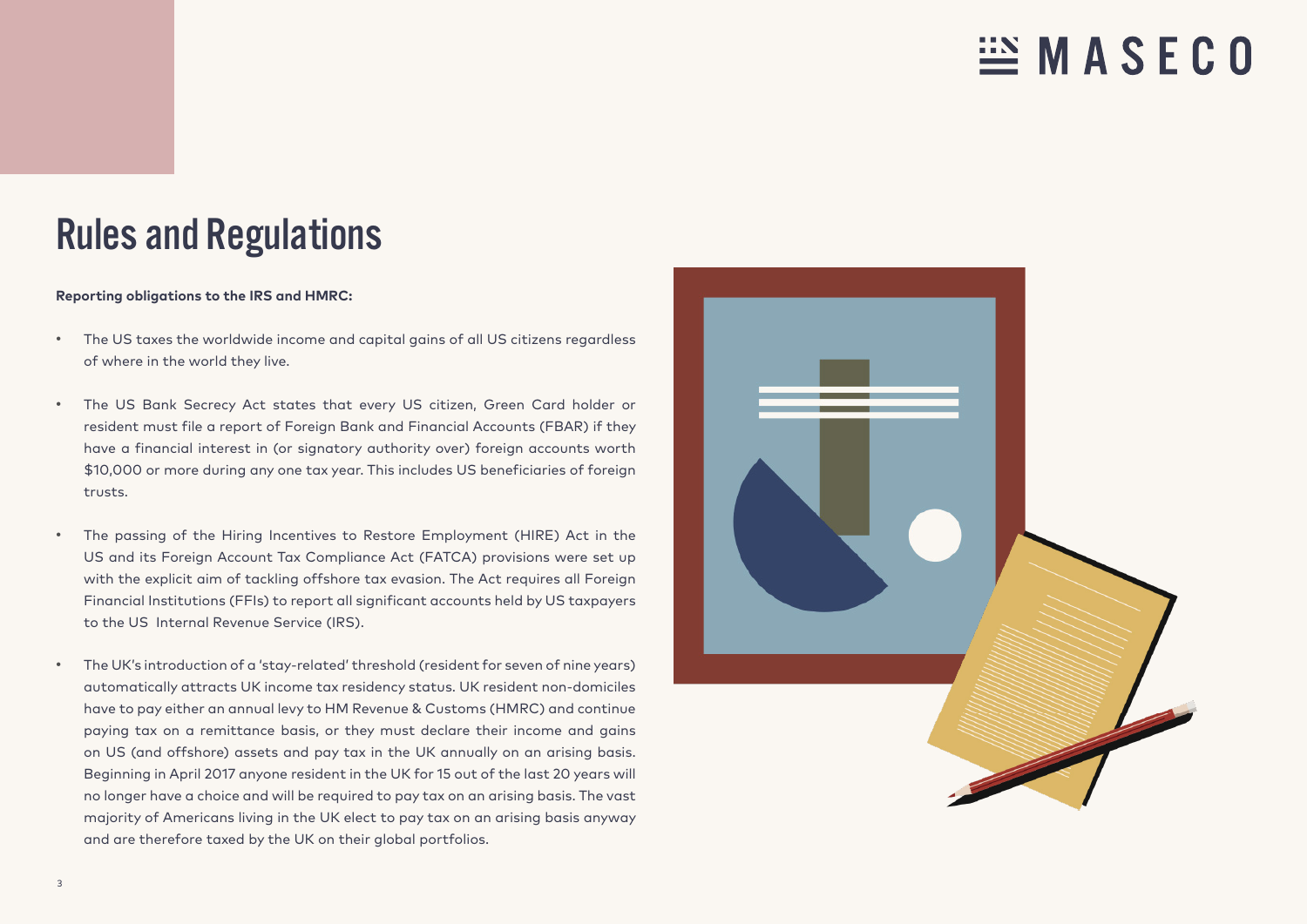# $\stackrel{...}{=}$  MASECO

### Tax Issues

- Investing in UK or offshore ETFs, Unit Trusts and OEICs will cause them to fall foul of the IRS's Passive Foreign Investment Company (PFIC) rules.
- They will be taxed aggressively by the IRS and all gains may be subject to taxes and penalties of up to 100% of the growth in value of the investment.
- Utilising UK-based savings arrangements such as ISAs and SIPPs may have unattractive US tax consequences for US citizens resident in the UK. ISAs do not enjoy a tax deferred status in the eyes of the IRS and the US tax consequences of SIPPs are even more complex.



- The way the IRS classifies UK pensions is complex and beyond the scope of this paper. Most SIPPs would be classified in the US as 'foreign trusts'. As a 'foreign trust', growth within a SIPP is fully taxable. Fortunately, the UK has a treaty with the US that may allow the US taxpayer to claim the SIPP is a Foreign Pension and thus the growth in value will be tax deferred. This same provision may also protect the growth in company pension arrangements from becoming US taxable. Additional US trust reporting may arise for individuals. Many US citizens may consider using a QROPS as a potential pension structure. However, care should be taken as the transfer of assets from a UK pension to an offshore QROPS is usually considered a US taxable event, and the QROPS may also not be covered by the valuable treaty protection on any future growth in value.
- HMRC classifies the growth of most US Mutual Funds and Exchange Traded Funds (ETFs) as Offshore Income Gains (OIG) and the growth is taxed at the individual's marginal income tax rate rather than at capital gains tax rate. This is because the vast majority are Unregulated Collective Investment Schemes (UCIS) without reporting status. For most wealthy Americans, this would mean being taxed at up to 45% on all gains made on their portfolios. This can be exacerbated if the foreign exchange rate moves in an unfavourable direction. The net result is that there is a much larger gross UK tax liability for Americans who own US Mutual Funds or US based ETFs.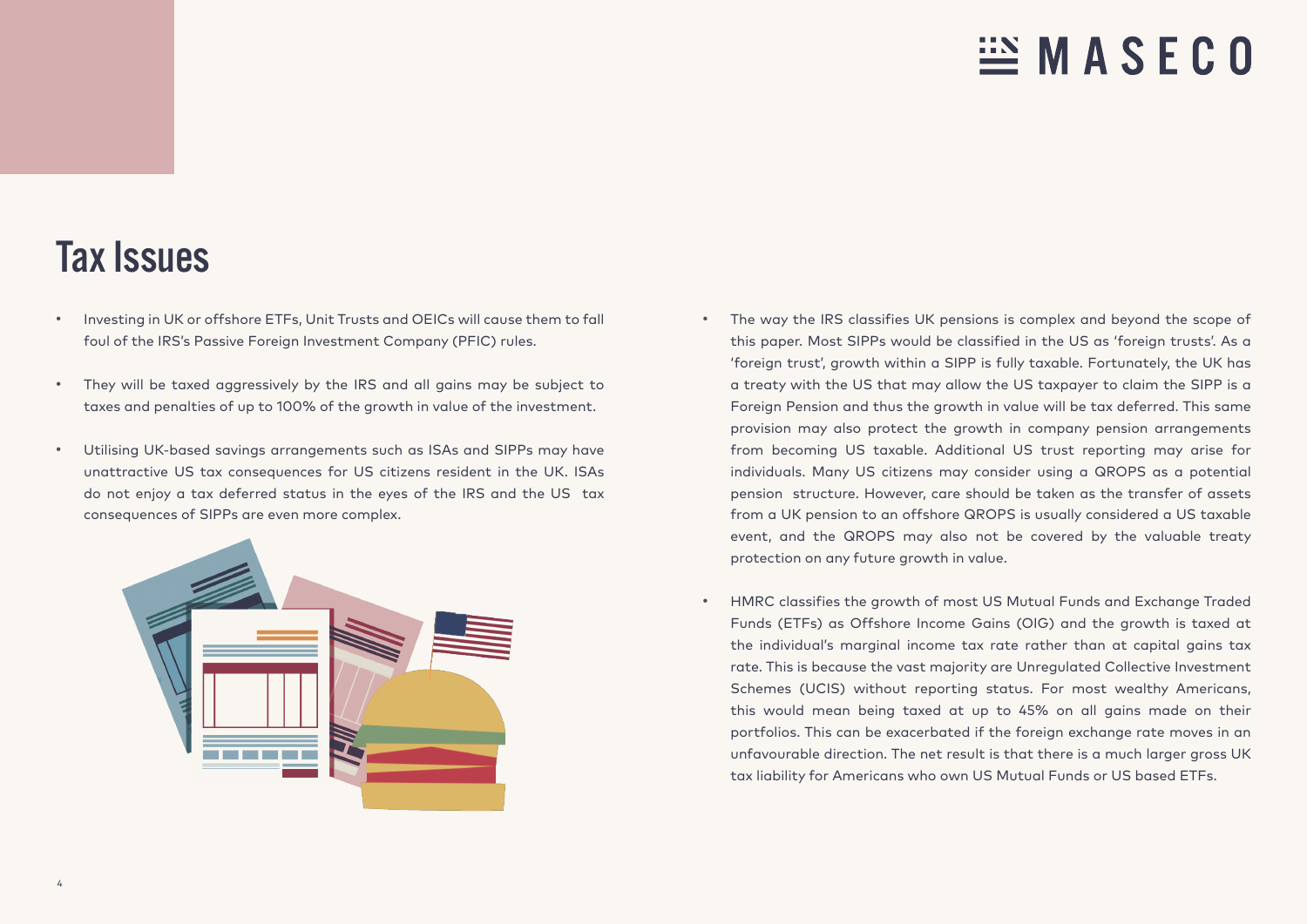## $\mathbb{H}$  MASECO

#### Investment consideration

It is essential to appreciate that Americans are taxed on a worldwide basis, irrespective of where income/gains arise.

Coupled with the past and upcoming changes to the domiciliary rules in the UK, this creates an additional set of challenges for US citizens living and working in the UK. Their investments need to be risk-managed, currency-sensitive and taxcompliant. An experienced investment adviser should also consider whether there are any tax-efficient or tax-planning opportunities.



There are a number of key considerations in developing an appropriate investment strategy and it is important that they are not looked at in isolation.

- Are any of the current investments US Mutual Funds and possibly taxed at income tax levels in the UK?
- Are any of the current investments PFICs for US purposes?
- Are the client's US education (529) plans structured appropriately for UK residents?
- Have appropriate tax wrappers been used to ensure that the currency of assets matches the client's long-term liabilities?
- Are the client's foreign tax credits being used effectively?
- In the case of couples who are of dual nationality, an understanding of the framework of both tax jurisdictions is vital.
- In the case of entrepreneurs, careful wealth structuring can result in flexible investment options.
- A deep understanding of legacy plans for US families can be of significant benefit when developing a wealth plan.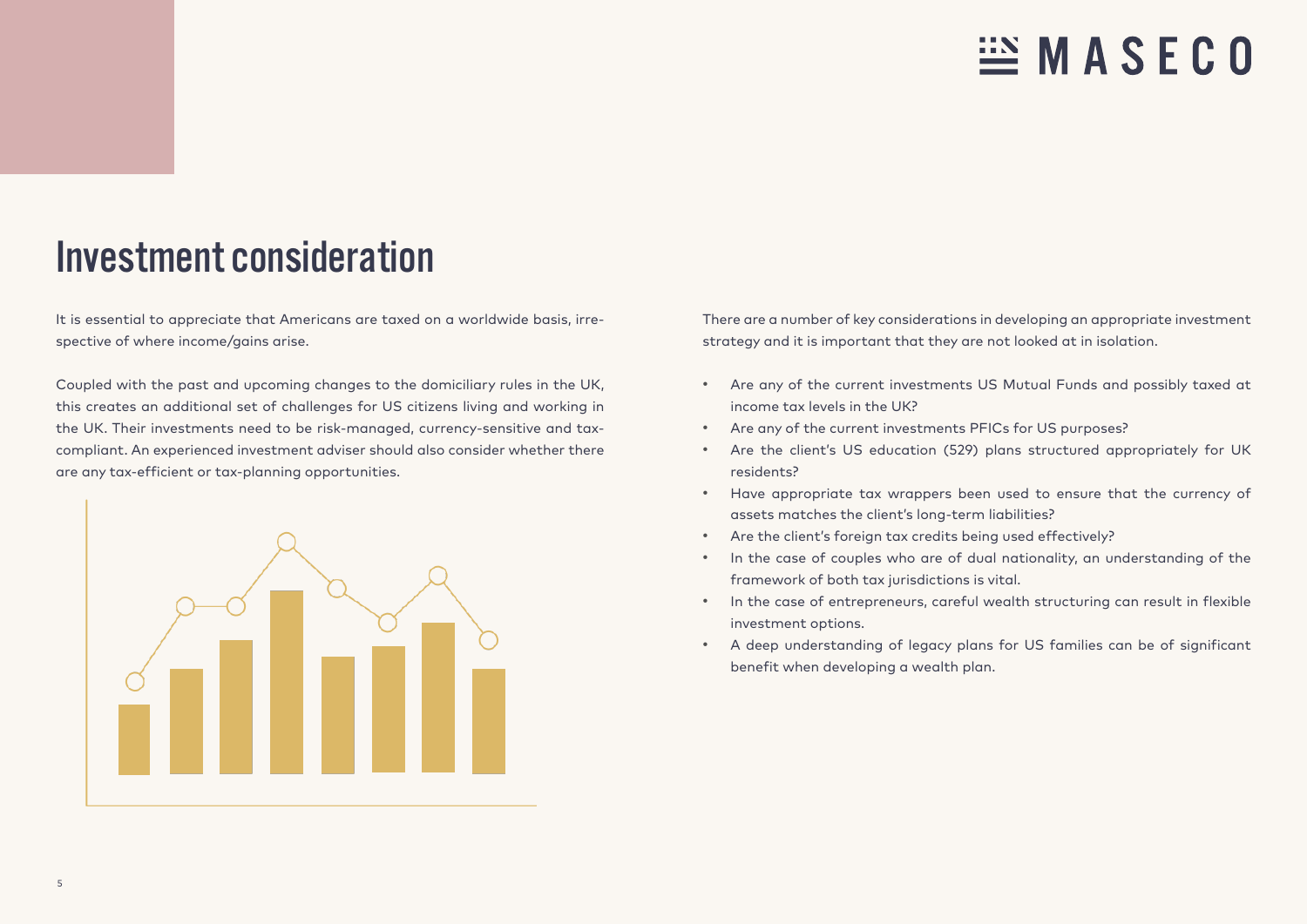## $\mathbb{H}$  MASECO

### Getting good advice

There are many reasons why Americans living in the UK should seek out the advice of an experienced wealth manager who understands their specialist circumstances and is authorised and regulated to give advice in the UK and the US. It is virtually impossible for investment advisers to adequately advise US citizens if they are not fully aware of the intricacies of US investment tax law, retirement planning and estate planning. MASECO is authorised and regulated by the Financial Conduct Authority (FCA) in the UK and by the Securities Exchange Commission (SEC) in the US. Its founding partners each have close to 15 years' experience specialising in this complex area.

### Our Service

We provide an integrated wealth management service that encompasses the implementation and ongoing monitoring of US clients who need:

- Wealth structuring
- Investment strategy
- Tax-efficient investing
- Estate and Trust structuring
- Philanthropic considerations/Charitable Giving
- Relationship management

Although MASECO does not provide tax, legal or accounting services, we have a deep understanding of where they fit in the process. When required, we work closely with a network of expert US/UK tax advisers and lawyers. This professional network can help implement the complex tax and legal issues facing US citizens and we are happy to make appropriate introductions for you if required.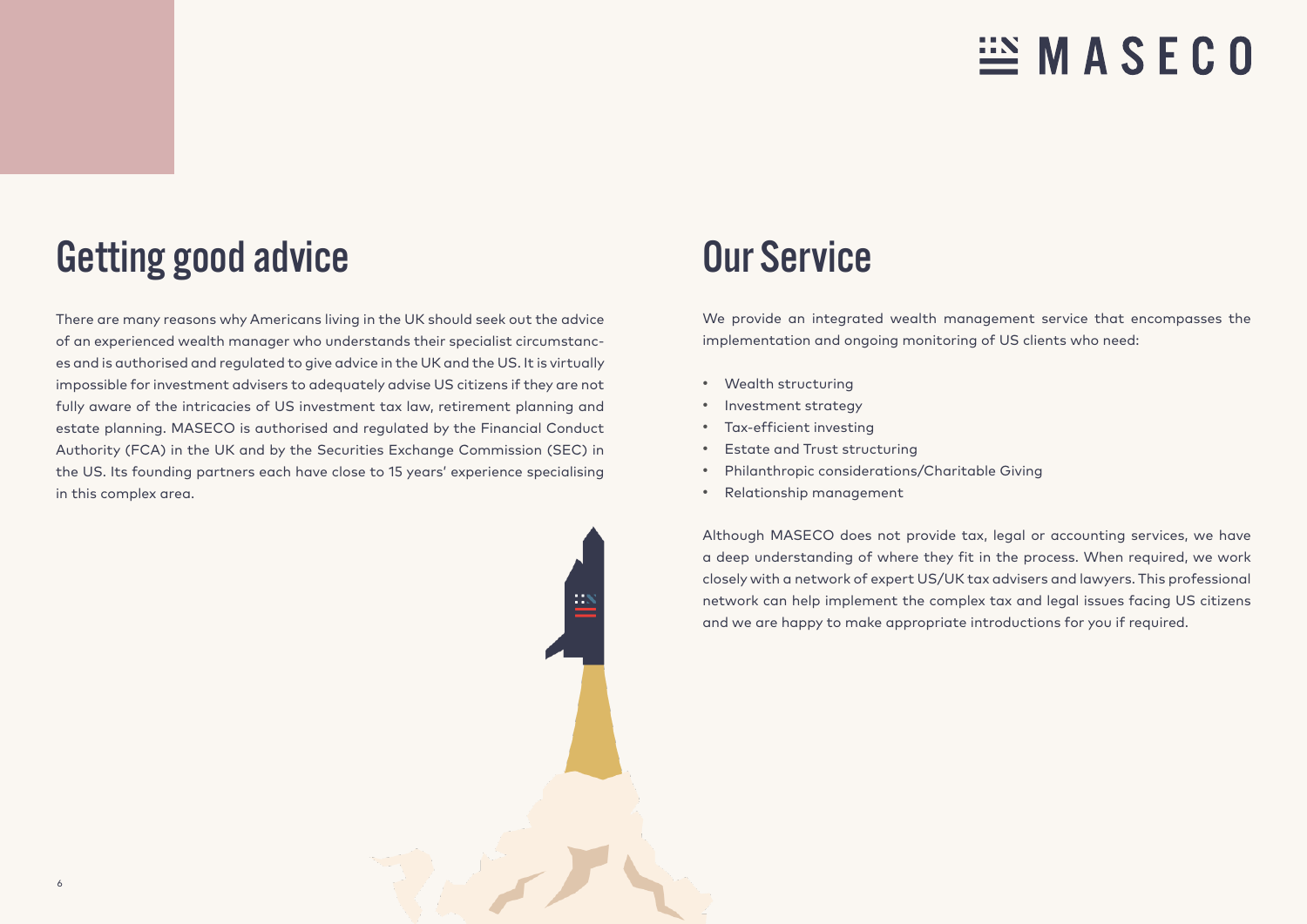## $\mathbb{E}$  MASEC0



#### **Portfolio management:**

MASECO has developed market-leading strategies and structures specifically designed to cater to the needs of Americans overseas. Our portfolio management service includes managing assets within:

- Taxable Accounts
- SIPPS
- IRAs including assistance with consolidating 401K plans
- ISAs
- Trusts
- Donor Advised Funds

#### **US custody:**

There are a number of reasons why it may be beneficial for Americans living abroad to invest globally but have their money custodied in the US:

- No FBAR avoids up to 50% US tax penalties on filing mistakes on non-US based assets.
- 1099 US Tax reporting makes life easier.
- Lower fees custody and transaction costs are much lower in the US compared with most other places in the world.
- Tax-efficient accounts.
- US collective investments are typically much cheaper than offshore collective investments.
- If the custodian goes bankrupt clients are typically covered by \$500,000 SIPC (Securities Investor Protection Corporation) insurance and excess SIPC insurance.
- Custody is regulated by the SEC.
- Investments avoid coming under the IRS's Passive Foreign Investment Company (PFIC) rules.

#### **US funds with UK reporting status:**

- We generally invest our clients' assets in pooled funds that are subject to Capital Gains Tax treatment in the UK (28%) versus Offshore Income Gains of 45%. Clients may also use their annual CGT allowance against the growth in these funds.
- US tax-efficient and subject to 15-20% capital gains tax in the US, whereas PFICs can be taxed at up to 100% of the gain.
- The funds are tax managed from a US perspective with the purpose of reducing US taxes.
- We use institutional funds that are typically comparatively inexpensive.

#### **Retirement accounts and planning:**

• We help our clients make use of tax-advantaged retirement vehicles such as IRAs, 401ks and Roth IRA. This may help to reduce their tax burden.

#### **Reporting and record keeping:**

- Consolidated reporting in the UK and the US irrespective of where the assets are custodied. This allows for more accurate asset allocation and performance reporting.
- GBP tax year activity reporting.
- USD calendar year tax reporting.